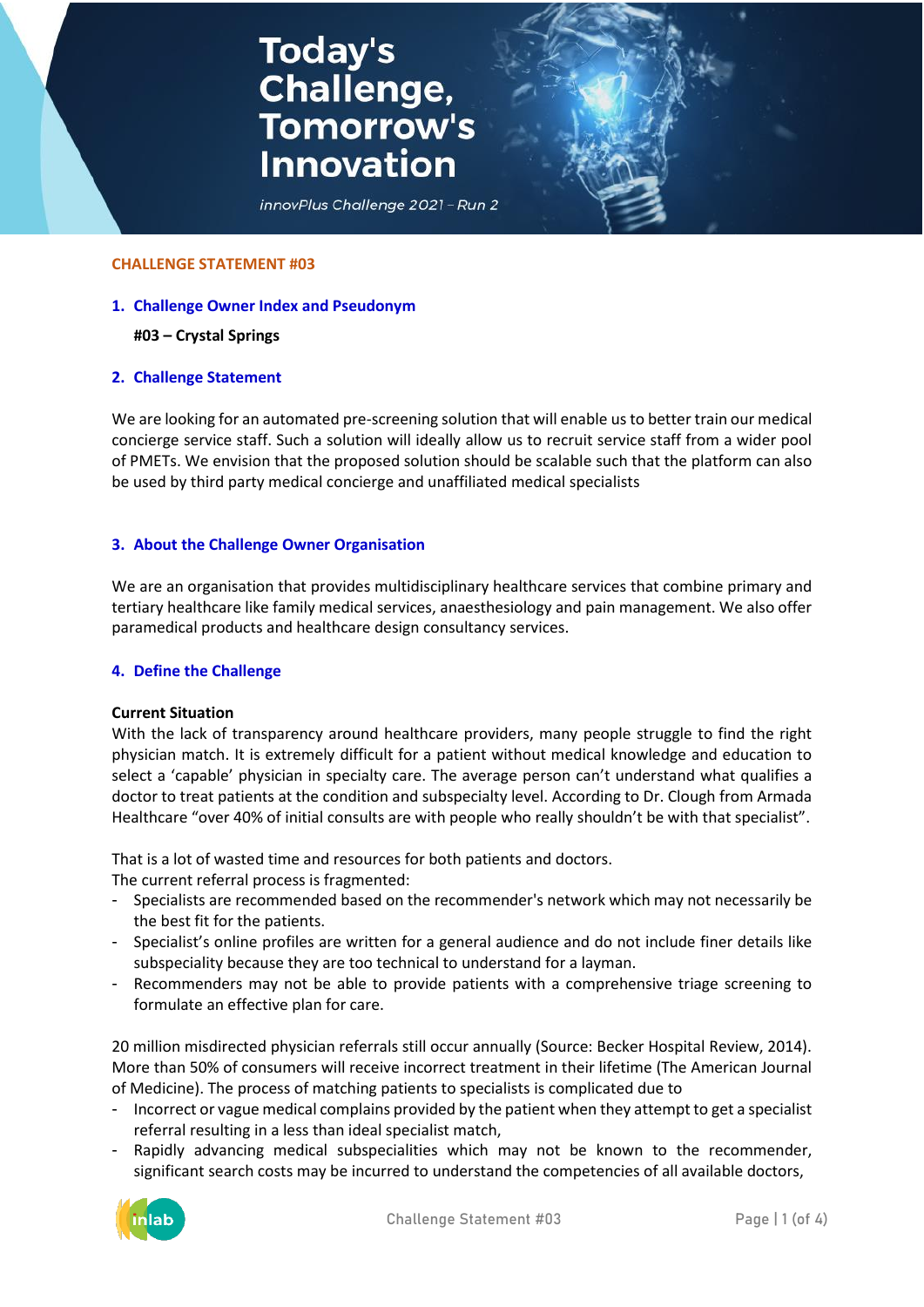- Insufficient considerations being made towards a patient's non-clinical preferences when making a specialist referral resulting in reduced care compliance by the patient,
- Complicated insurance coverage and necessary out of pocket expenses may cause patients to seek treatment only from approved panel specialists, instead of a specialist that can best treat their problem.

Furthermore, we receive referrals for medical specialists from different channels ranging from general practitioners to friends and family. The channel of communication is fragmented and is sometimes difficult to review the conversations and better train our agents. The manual effort is further escalated due to time pressures and difficulties in eliciting preferences from patients who may be hesitant to make treatment decisions. This problem is expounded as cross border medical treatments and international patients become commonplace for the ever-connected hub we are in, and Singapore being a lead driver of medical tourism. Language barriers and communication nuances have to be overcome for the effective diagnostics and delivery of healthcare solutions.

All these factors make the training and recruitment of new concierge service staff tedious and nonscalable. The difficulty of finding the right staff with the right experience is also affecting our ability to expand our services overseas.

# **Past & Current Solutioning Efforts**

We have not adopted any technological solution to solve this problem. We rely on our network of Third-party agents ("TPAs") and General practitioners ("GP") work in tandem to provide the best possible match. Our concierge team needs to research the patient's insurance coverage and through the recommender, understand the needs of the patient. We establish group chats between the recommender, the concierge team and the patient to reduce communication friction. For cases that are not obvious, we have to bring the keynotes to a medical director for further recommendation. At times, the medical concierge team will have to call the specialist clinic on behalf of the patient to better understand if the specialist is able to help the patient's condition. The many touch points thereby increasing communication misstep.

Medical concierge roles are unique because they are usually not medical staff but are familiar with the operations of a specialist clinic. The role is also more business development and less about providing medical treatment. This potentially makes the role unpopular among medically trained professionals. Finding the right person that has enough experience to understand all the different medical subspecialties has been a challenge for the organization. We cannot scale up our operations and standardize our customer experience if we have to rely so much on the skills and expertise of individuals on the concierge team.

# **Challenge / Gap / Unrealised Potential**

There are three aspects to this challenge.

- 1. **Customer:** Mismatch of specialists can mean wasted resources from both patients and the specialist, or even more worrying is refusal to follow a recommended treatment plan prescribed by the specialist, resulting in rebounds and complications. Patients may also feel frustrated about the experience and resort to ignoring the problem instead, reducing the patient's quality of life.
- 2. **Medical Concierge:** With rapidly evolving insurance medical coverage and specialist medical subspecialties, the service team may feel overwhelmed trying to do the research and stay updated with the latest developments. They may be advising patients based on outdated information causing either post-treatment financial distress or dissatisfied customer experience.

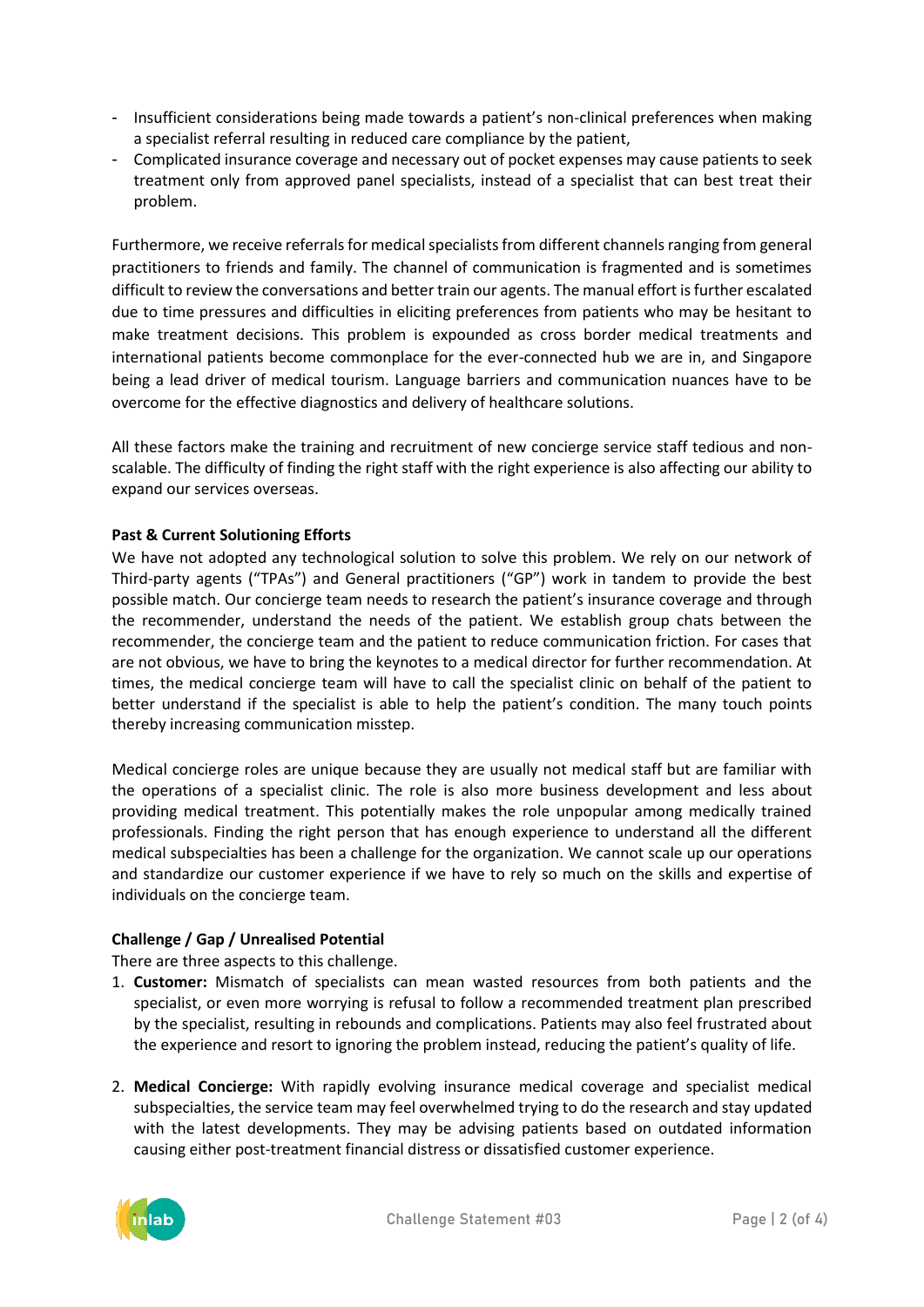3. **Company:** The difficulty of tracking all the conversations and ensuring consistent customer experience can result in reputational damage. This is especially true for overseas expansion where it may be more challenging to manage the operations for local agents. Data is also not being captured and analysed for training and performance review. It is difficult to measure the service level of the agents or to track their activity. Sales recovery is also complicated and frustrating.

# **5. Targeted Learners / Users**

# **Primary Targeted Learners**

- Medical concierge service staff currently working with patients to match specialists,
- Overseas independent agents who are looking to bring their clients for medical tourism to Singapore,
- General practitioners who are referring their patients to specialist care,
- Other medical specialists who have patients needing other specialist care,
- Insurance agents working with their clients to advise them on medical coverage for specialist procedures

Through our network of GPs and independent agents, we are targeting 50 learners for our current proof of concept.

## **Secondary Targeted Learners**

- PMETs in the service industry and is looking for a career switch to become a medical concierge,
- General public with family members in need of specialist medical care,
- General public who wants to understand more about financial planning around personal healthcare.

Through our digital marketing campaigns to bring awareness to our platform, we hope to reach out to 500 new learners from the general public.

## **6. Deliverables**

We envision that the proposed solution should be scalable such that the platform can also be used by third party medical concierge and unaffiliated medical specialists.

The proposed pre-screening solution should consist of two key components.

The first component is a gamified self-learning platform where service staff from non-medical backgrounds can be trained to screen the patients using correct medical terminologies. This training will help to provide more accurate and specific information to our backend medical review team and ensure the best possible match between specialists and patients.

The second component is an automated prompt which will help the service staff ask detailed questions about the patients' medical condition. This will help to ensure that better data quality can be fed into the backend system to facilitate the development of machine learning models in the future

# 7. **Expectations of Solution**

The proposed solution should:

- Use Student-Centric learning as a core learning pedagogy,
- Support unsupervised self-learning by potential learners,
- Support learner's progression with gamification and records of their learning activity,